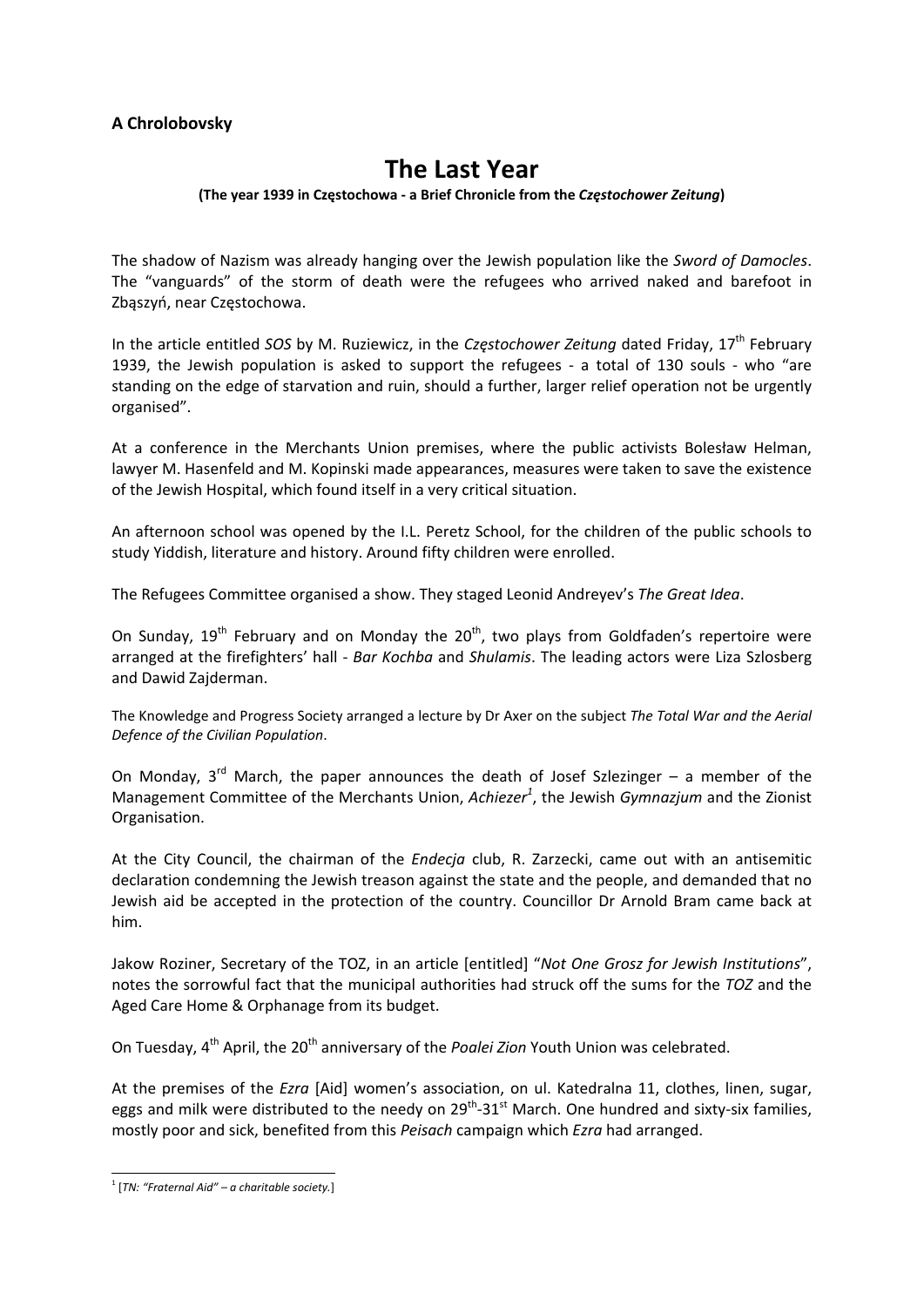In the streets, the Polish antisemites renewed their picketing of Jewish shops.

In the week of *Peisach*, two American "staren" (stars<sup>2</sup>) - Jenny Łowicz and Hymie Sztern - appeared in the operetta *The Rebbetzin's Nights*.

On Saturday night, 15<sup>th</sup> April, the choir of the Makabi Gymnastics-Sporting Association appeared in a concert, directed by the conductor Prof J. [ $\cdot$ ] Rozenwajn. Wolf Szmidt, a disciple of the cantor Birenbaum and a renowned singer, penned an expertly and warmly‐written review of this concert.

On Saturday, 22<sup>nd</sup> April, at the Makabi Hall, the emissary from the Land of Israel, Leib Schneurson, spoke at a people's meeting on the topic *Irgun Zvai Leumi* [the National Military Organisation ‐ "*Etzel*"].

For the elections to the City Council, which were held in those days, a united Jewish bloc was formed. The Bund and the Retailers [Union] put submitted separate lists.

The sum, which the Częstochowa Jews contributed to the aerial defence loan<sup>3</sup>, reached 1,700,000 *złoty*.

On Tuesday, 9<sup>th</sup> May, a solemn memorial service was at Rabbi Nachum Asz's graveside, marking his third *yuhrzeit* [death anniversary]. Mojsze Halter delivered the eulogy. The City Cantor, Cholewa, performed the memorial service and the choir, directed by the conductor Rotenberg, sang chapters from the Book of Psalms.



*Laying the cornerstone for the new study‐hall*

On  $27<sup>th</sup>$  and  $28<sup>th</sup>$  May, the Częstochowa Morgensztern Sports Union celebrated its two‐year anniversary.

On Saturday, 27<sup>th</sup> May, the *TOZ's* general meeting was held. The function was opened by Dr Stefan Kohn. The memory of Zygmunt Markowicz, one of the most active members of the *TOZ* management committee, was honoured. The approved budget reached 122,000 *złoty*.

On Saturday and Sunday,  $3^{rd}$  and  $4^{th}$  June, at the Makabi Hall, two performances were given by the I.L. Peretz Kindergarten's

drama circle, under the direction of Aron Perec. They performed on a whole series of scenes and sketches by M. Broderzon, M. Nadir, *Der Tunkeler<sup>4</sup>*, B. Szefner, Broda and others. Among others, Genia Berkowicz, Herszlikowicz, Testyler, Bornsztajn, Dymant, Orbach, Bornsztajn, Jaros, Dzialowski, Rubinsztajn [and] Gebirtig took part in the performance of the different numbers. The decorations were designed and painted by L. Kusznir, with the aid of D. Rifsztajn. The review of these performances was written objectively, and with great talent, by M. Kaufman, formerly an apprentice and later a printer at Bocian's printing press.

<sup>&</sup>lt;sup>2</sup> [TN: In English in the original; the word "staren" does not exist in Yiddish, but is taken directly from the English. The Yiddish term for

<sup>&</sup>quot;stars" (shtern) is not used in ref. to entertainment artists.]<br><sup>3</sup> [TN: Most likely ref. to the loan of £60 million which Poland requested from Great Britain in 1939; in August, the latter acquiesced to loan *£9 million.*]

<sup>4</sup> [*TN: "The Dark One," or Josef Tunkel.*]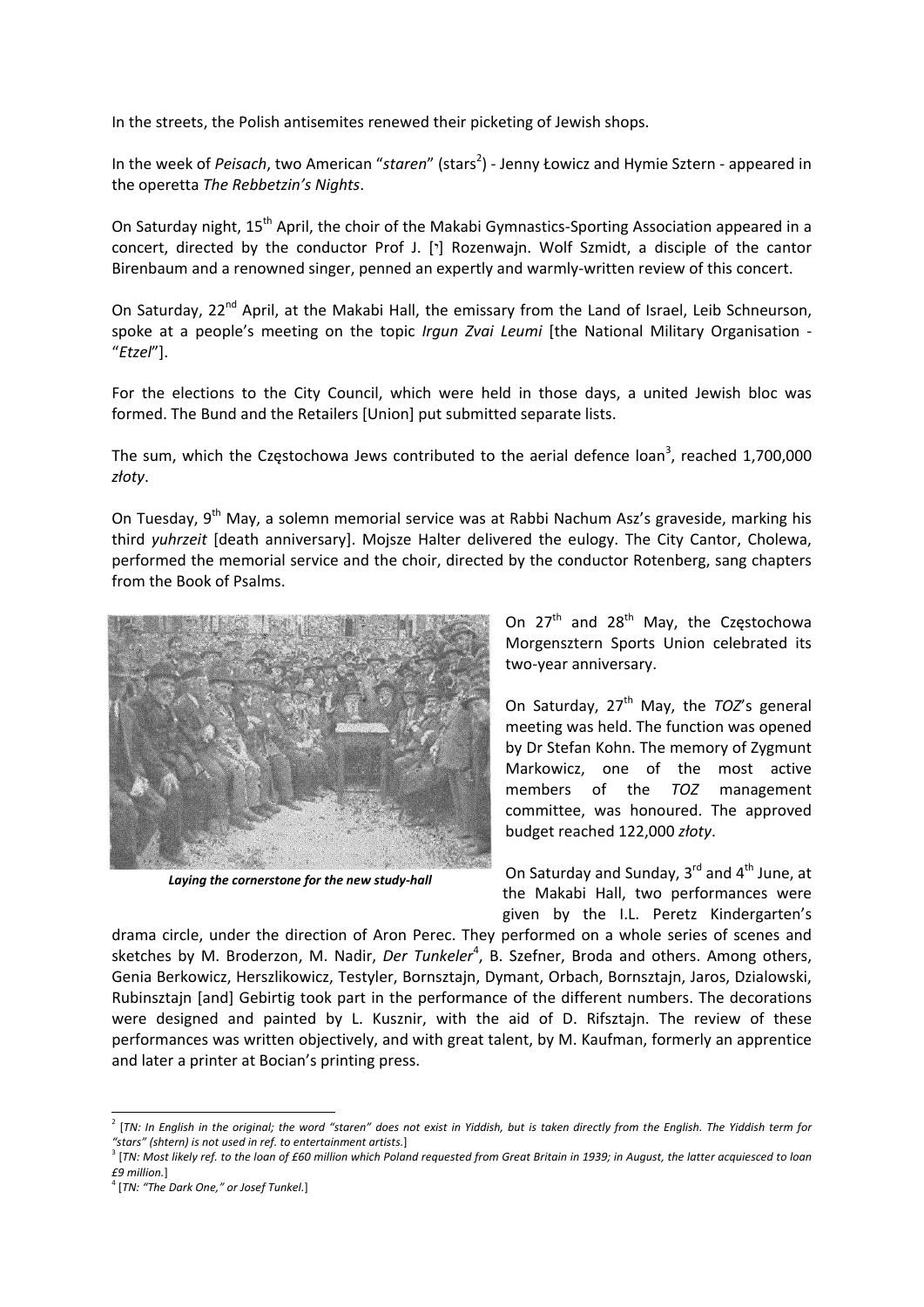The *Częstochower Zeitung*, № 23 dated 9th June, reports [that] the annual gathering of the *Beis Lechem*<sup>5</sup> was held at the New Synagogue. According to this report, the Society's women's section, together with the *TOZ*, were feeding 400 children every day at *Machzikei Ha'Das*<sup>6</sup> and the municipal *Talmud Torah*. Those elected to the management committee were: J. Imich, M. Rozencwajg, D. Dobrzynski, B. Rubin, D. Markowicz, N. Deres, J. ['] Sojka, J. ['] Monhajt, M. Epsztajn, M. Kozak, J. ['] Sztrozberg, J. ['] Kohn, A. [x] Winer, K. Rajcher, A. [x] Szumacher, Weltman, M. Jakubowicz, J.D. Potaszewicz, M. Goldsztajn, J. ['] Koplowicz, L. Jakubowicz, H. Zytnicki, A. [x] Gitler, Weksztajn and Ufner; Auditing Commission: B. Grylak, D. Win and Sz. Glewicki.

A meeting of the newly‐elected Jewish councillors was held at the Craftsmen's Club. Communal affairs were discussed. Those who participated in the discussion included the councillors Goldberg, Koniecpoler, Adv. L. Asz, Adv. Markowicz, W. Żeryker, J. Rozenberg (President of the Jewish *Kehilla*), Dr Bram, Sz. Frank (editor of the *Częstochower Zeitung*), Wajs, Fajgenblat, A. Ickowicz, Prof Janowski, J. [ $\cdot$ ] Gerichter, Dzialowski, Gerszonowicz, Gryca, Kaufman, Epsztajn, Rotbard, Roziner and others. The President of the Craftsmen's Union, Dr Gajsler, chaired the meeting.

The children of the Dobroczynność *ochronka* [nursery], on ul. Przemysłowa 6, arranged a performance in their own premises.

On Saturday, 10<sup>th</sup> June, at the large hall of the "Bałtyk" [Baltic] Cinema, Dr Józef Kruk delivered a lecture on the subject *The Land of Israel in the Year 1939*.

#### **In the** *Częstochower Zeitung* **of 23rd June:**

The Annual General Meeting of *Machzikei Ha'Das* was held. The President, Dr Krel, opened the event; Chairman was Isuchor Moszkowicz; in the presidium - Dawid Pelc [and] Abramcze Częstochowski; Secretary – Szyja Zeligman; the new Members of Management – Jechiel Landau, Menasze Margulies, Dawid Kohn and Herszl Wajnbaum.



In connection with the death of B. Bocian, the *Tomchei Ani'im* [Supporters of the Poor] Society (of which the deceased had been the president) held a memorial gathering, at which his memory was honoured.

The Jewish pupils at Dr Axer's *gymnazjum* held a theatrical performance. They put on the work *Antigone* from the ancient Greek literature.

The following Częstochowa pupils graduated from the

Crafts School: Icchok Czarny, Mojsze Brokman, Pinches Edelist, Chaim Fajerman, Mendel Perlbril, Dawid Ginsberg, Wolf Garfinkel, Zyskind Gelber, Josef Haftka, Izrael Kiper, Mordche Krakauer, Szulim Lajzerowicz, Stefan Montag, Icchok‐Hersz Majlich, Henia Nirenberg, Mendel Rotholc, Dawid Brauner [and] Dawid Hauptman. *Management Committee of Tomchei Ani'im*

A conference was held in the Jewish *Kehilla* premises, with the participation of the historian Dr E. Ringelblum, regarding the publication of a monograph on Jewish Częstochowa.

Dr Ludwik Batawja, who had been the chief physician at the Jewish Hospital since 1913 and chairman of an entire array of welfare and scientific societies in Częstochowa, died.

 <sup>5</sup> [*TN: Heb., "House of Bread"; charitable society.*]

<sup>6</sup> [*TN: "Upholders of Religion"; a public cheder.*]

<sup>7</sup> [*TN: Play by Sophocles.*]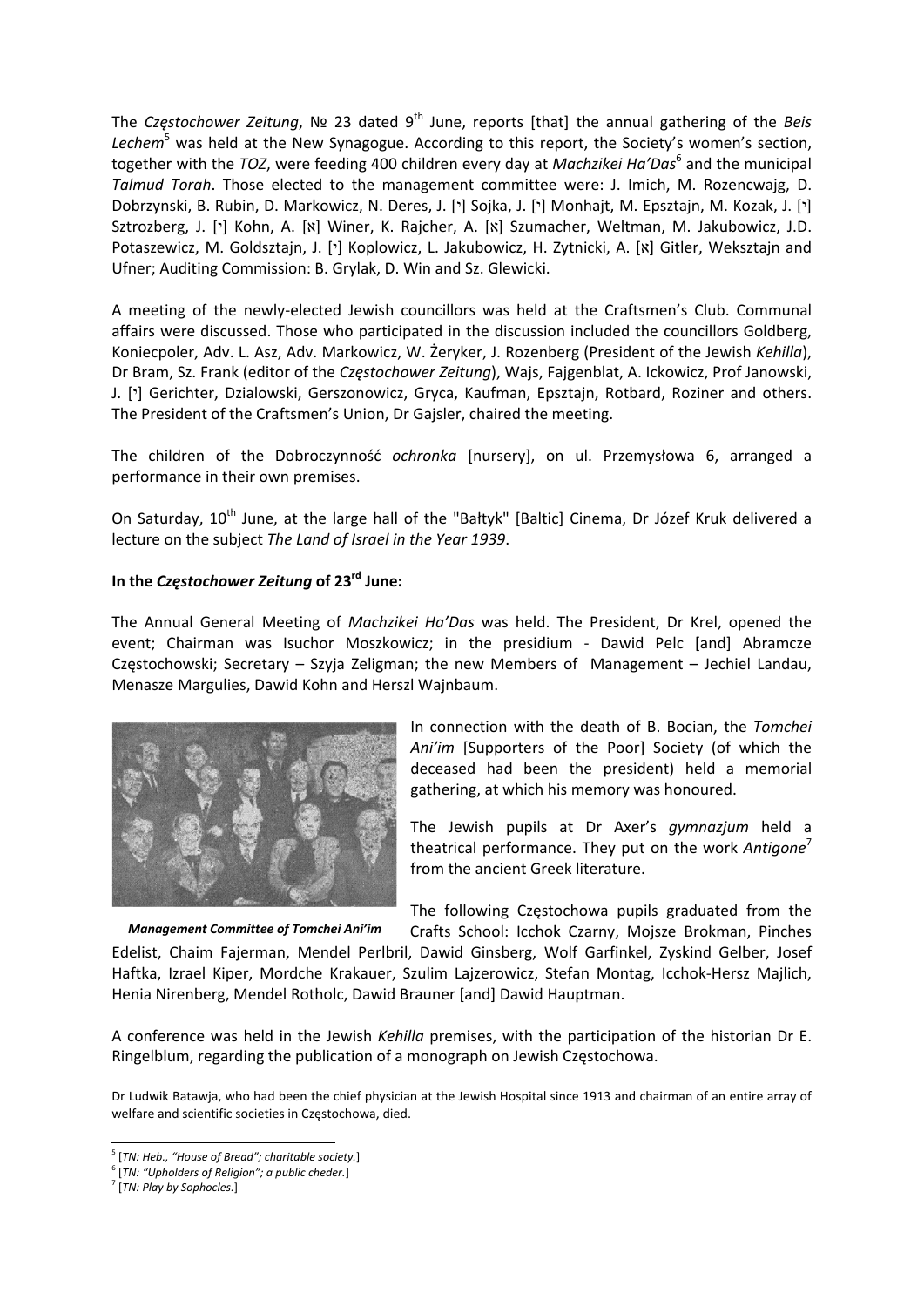#### **In the** *Częstochower Zeitung* **of 30th June:**

The festive graduation ceremony of the I.L. Peretz Kindergarten and the afternoon Yiddish courses was held. The ceremony was opened by Aron Perec. Reports were delivered by Abram Bratt and the schoolmistress Jacheles. The congratulations were extended by A. Brum, Sz. Frank, Mlodinow, Miss Berkowicz, Ch. Kaufman and others. Seventy-two children graduated from the two divisions of the afternoon school. The children performed songs and recitals. At the end, a small banquet was held for the children. The three schoolmistresses, Jacheles, J. [ $\cdot$ ] Guterman and S. Ginzberg, were presented with flowers.

The Nº 13 public school for Jewish children, headed by Miss N. Szacher, received an award for their work for the Red Cross.

The Polish film *Shadows Over Europe<sup>8</sup>* was shown at the *Luna* Cinema.

# **In the** *Częstochower Zeitung* **of 14th July:**

The annual general meeting of the Charitable Loans Fund was held at their own premises, at ul. Piłsudskiego 31. It was chaired by Mr Gryn and co‐chaired by Szumacher and A. Rubiński; Secretary – Haftka. The memories of the two deceased Members of the Management Committee, B. Bocian and B. Sojka, were honoured. Adv. Goldberg, Szumacher, Gryn, Warmund and Szajnweksler were elected to the Committee of Management.



*Public school for Jewish children headed by Miss Szacher*

A gathering of the *Ahavas Achim* [Brotherly Love] charitable loans fund was held. To the Management Committee were elected: Chaim Wajnholc, Chaim Lancman, Chaim‐ Icchok Pacanowski, Abram Grynszpan, Jakow Rozenberg, Majer Szmulewicz and Josef Zajdman; Representatives – Ajzensztajn, Fajer, Frank and Przedborski; in the Auditing Commiittee ‐ Zynger, Kolin and Szternberg.

The film *Without a Home*, [adapted from the stage play] by Jacob Gordin, debuted at the *Eden*

Cinema. This film featured the actors Ida Kamińska, Dzigan and Szumacher.

## **In the** *Częstochower Zeitung* **of 21st July:**

In his weekly column, *What did* [*I*] *Hear, What did* [*I*] *See* [*?*], Levitan (Lewensztajn) extensively praises the *TOZ* summer camps, where there were 180 children from the poorest households and in the greatest need. Mordche Kaufman, also, in his article *Land of Children*, praises the effect of the camps on the children. The *TOZ*'s summer camps, which in 1939 were conducted jointly with *Dobroczynność*, took place in Mstów, Przyrów, Chrząstów, Janów, Olsztyn, Kłobuck, Krzepice and Blachownia.

 <sup>8</sup> [*TN: Silent film release by Pathéscope, August 1939; original title – "Ombres Sur L'Europe."*]